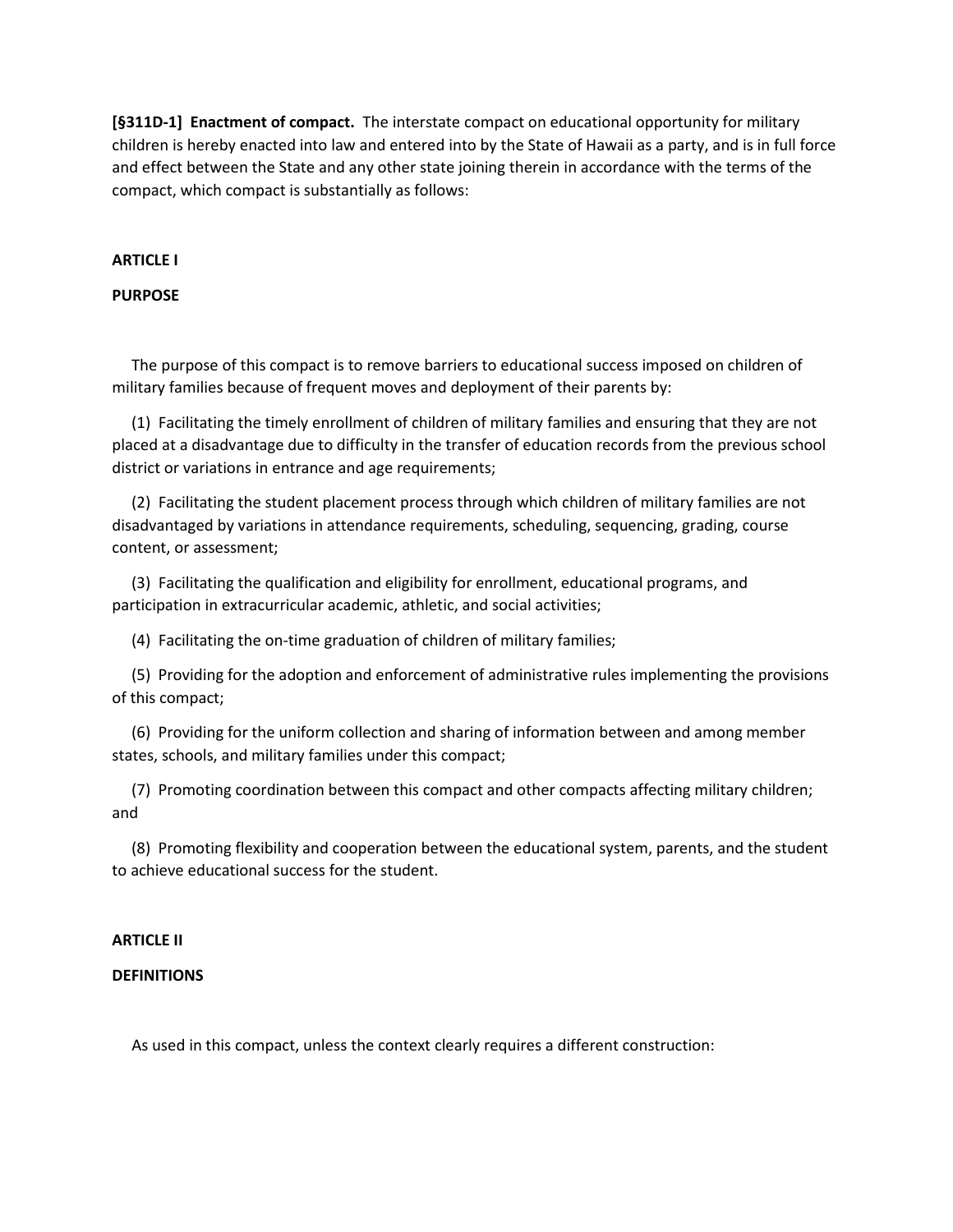"Active duty" means full-time duty status in the active uniformed service of the United States, including members of the national guard and reserve on active duty orders pursuant to 10 United States Code section  $101(d)(1)$  and section  $101(d)(6)(A)$ .

 "Appropriate education agency" means a public authority legally constituted by a state as an administrative agency to provide control of and direction for kindergarten through twelfth grade public educational institutions.

 "Children of military families" means school-aged children, enrolled in kindergarten through twelfth grade, in the households of active duty members.

"Compact" means the interstate compact on educational opportunity for military children.

 "Compact commissioner" means the voting representative of each compacting state appointed pursuant to article VIII of this compact.

 "Deployment" means the period of three months prior to the service members' departure from their home station on military orders through six months after return to their home station.

 "Education records" means those official records, files, and data directly related to a student and maintained by the school or appropriate education agency, including records encompassing all the material kept in the student's cumulative folder such as general identifying data, records of attendance and of academic work completed, records of achievement and results of evaluative tests, health data, disciplinary status, test protocols, and individualized education programs.

 "Extracurricular activities" means a voluntary activity sponsored by the school or appropriate education agency or an organization sanctioned by the appropriate education agency. Extracurricular activities include preparation for and involvement in public performances, contests, athletic competitions, demonstrations, displays, and club activities.

 "Interstate commission on educational opportunity for military children" or "interstate commission" means the commission that is created under article IX of this compact.

 "Local education agency" means a public authority legally constituted by a state as an administrative agency to provide control of and direction for kindergarten through twelfth grade public educational institutions.

"Member state" means a state that has enacted this compact.

 "Military installation" means a base, camp, post, station, yard, center, homeport facility for any ship, or other facility under the jurisdiction of the United States Department of Defense, including any leased facility, which is located within any of the several states, the District of Columbia, the Commonwealth of Puerto Rico, the United States Virgin Islands, Guam, American Samoa, the Northern Marianas Islands, and any other United States territory. The term shall not include any facility used primarily for civil works, rivers and harbors projects, or flood control projects.

"Non-member state" means a state that has not enacted this compact.

 "Receiving state" means the state to which a child of a military family is sent, brought, or caused to be sent or brought.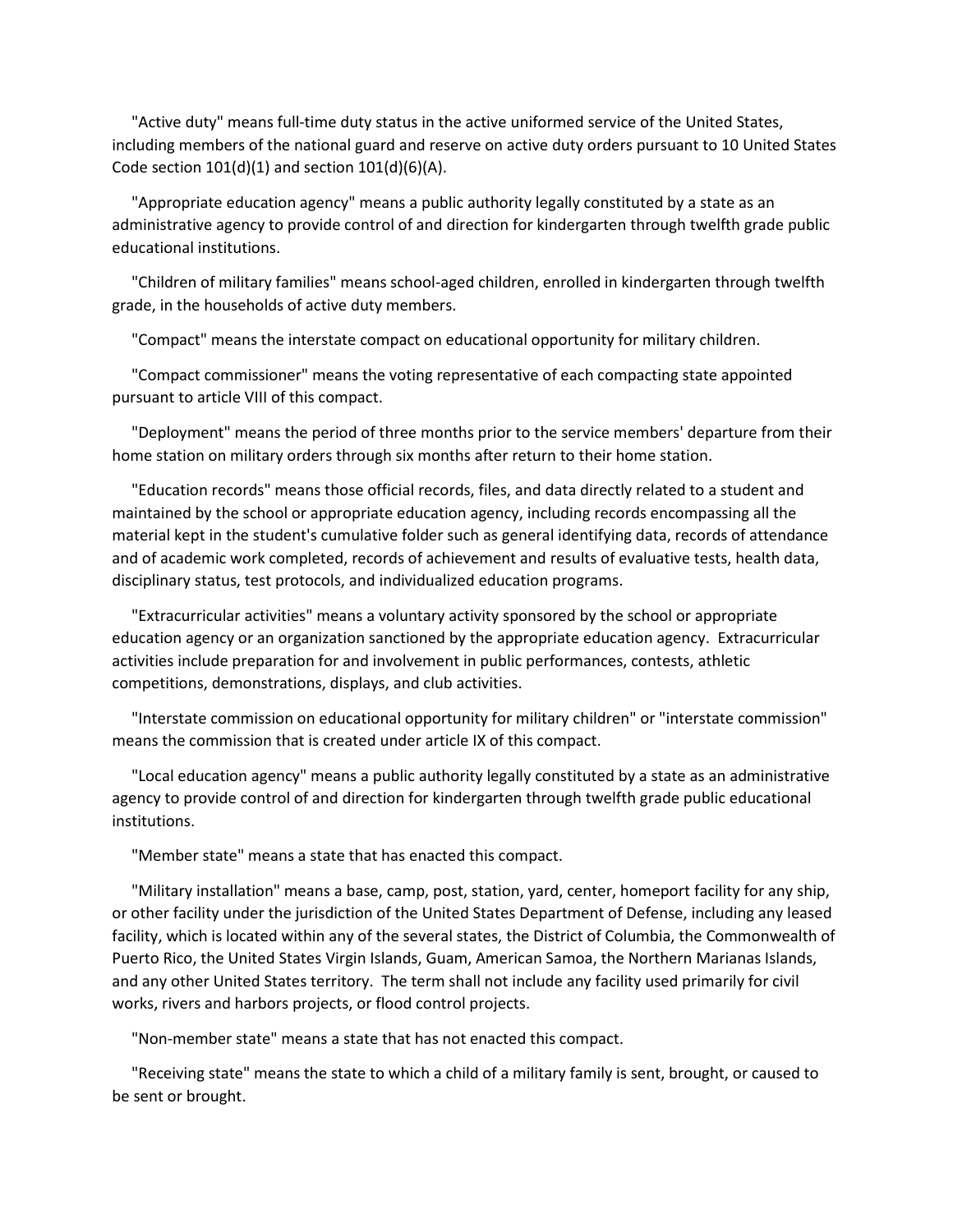"Rule" means a written statement by the interstate commission promulgated pursuant to article XII of this compact that is of general applicability, implements, interprets, or prescribes a policy or provision of the compact, or an organizational, procedural, or practice requirement of the interstate commission, has the force and effect of statutory law in a member state, and includes the amendment, repeal, or suspension of an existing rule.

 "Sending state" means the state from which a child of a military family is sent, brought, or caused to be sent or brought.

 "State" means a state of the United States, the District of Columbia, the Commonwealth of Puerto Rico, the United States Virgin Islands, Guam, American Samoa, the Northern Marianas Islands, and any other United States territory.

 "Student" means the child of a military family for whom the local education agency receives public funding and who is formally enrolled in kindergarten through twelfth grade.

"Student financial obligation" means any unpaid or outstanding fines or fees.

 "Transition" means the formal and physical process of transferring from school to school, or the period of time in which a student moves from one school in the sending state to another school in the receiving state.

 "Uniformed service" means the Army, Navy, Air Force, Marine Corps, Coast Guard as well as the Commissioned Corps of the National Oceanic and Atmospheric Administration, and Public Health Services.

 "Veteran" means a person who served in the uniformed services and who was discharged or released therefrom under honorable conditions.

#### **ARTICLE III**

## **APPLICABILITY**

(a) Except as otherwise provided in subsection (b), this compact shall apply to the children of:

 (1) Active duty members of the uniformed services as defined in this compact, including members of the national guard and military reserves on active duty orders pursuant to 10 United States Code section 101(d)(1) and section 101(d)(6)(A);

 (2) Members or veterans of the uniformed services who are severely injured and medically discharged or retired, for a period of one year after medical discharge or retirement; and

 (3) Members of the uniformed services who die while on active duty or as a result of injuries sustained while on active duty, for a period of one year after death.

 (b) This interstate compact shall only apply to appropriate education agencies as defined in this compact.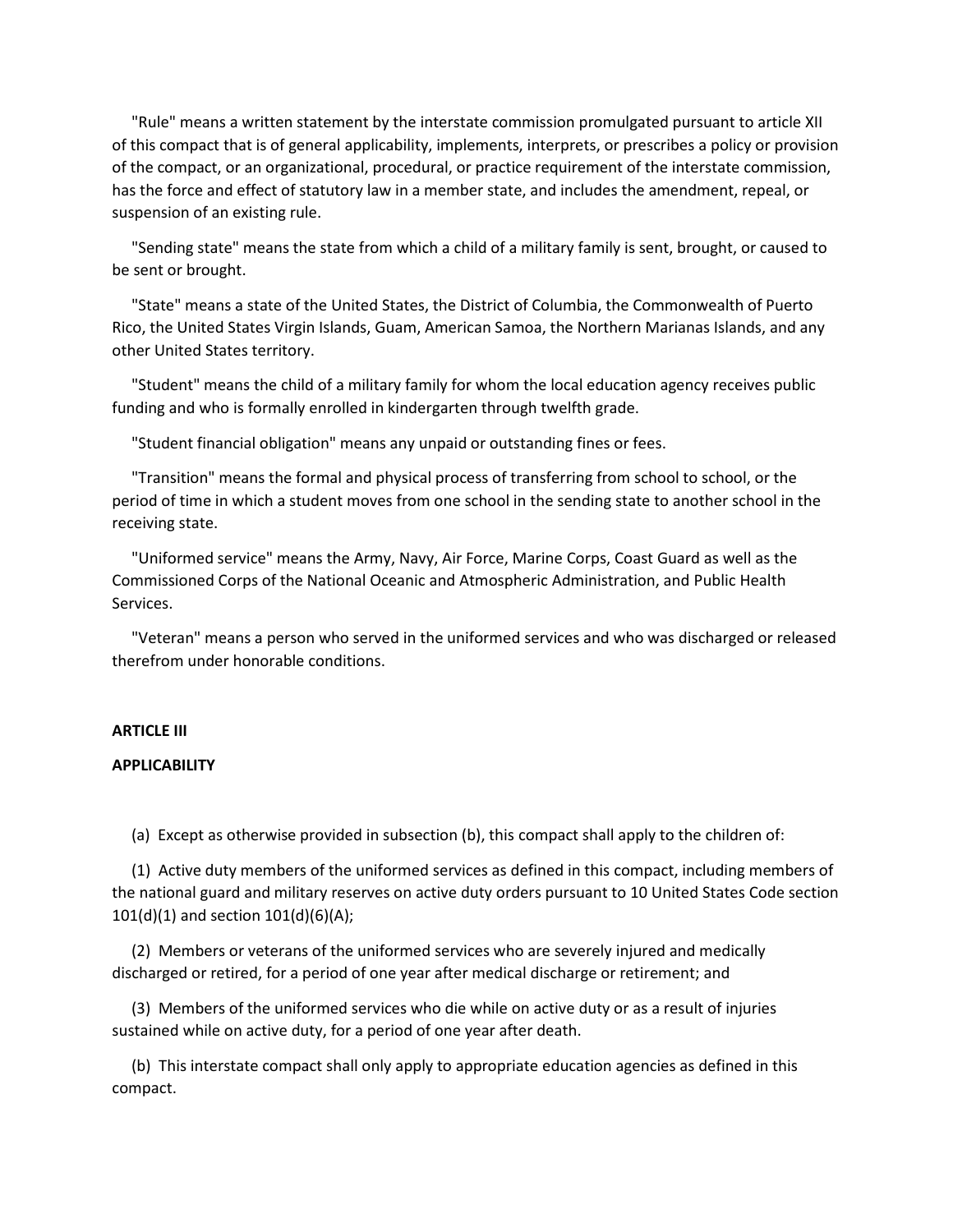- (c) The provisions of this compact shall not apply to the children of:
- (1) Inactive members of the national guard and military reserves;
- (2) Members of the uniformed services now retired, except as provided in subsection (a);
- (3) Veterans of the uniformed services, except as provided in subsection (a); and

 (4) Other United States Department of Defense personnel and other federal agency civilian and contract employees not defined as active duty members of the uniformed services.

## **ARTICLE IV**

#### **EDUCATIONAL RECORDS AND ENROLLMENT**

 (a) Unofficial or "hand-carried" education records. If official education records cannot be released to the parents for the purpose of transfer, the custodian of the records in the sending state shall prepare and furnish to the parent a complete set of unofficial education records containing uniform information as determined by the interstate commission. Upon receipt of the unofficial education records by a school in the receiving state, the school shall enroll and appropriately place the student based on the information provided in the unofficial records pending validation by the official records, as quickly as possible.

 (b) Official education records and transcripts. Simultaneous with the enrollment and conditional placement of the student, the school in the receiving state shall request the student's official education record from the school in the sending state. Upon receipt of this request, the school in the sending state shall process and furnish the official education records to the school in the receiving state within ten business days or within such time as is reasonably determined under the rules promulgated by the interstate commission.

 (c) Immunizations. Compacting states shall give thirty days from the date of enrollment or within such time as is reasonably determined under the rules promulgated by the interstate commission, for students to obtain any immunizations required by the receiving state. For a series of immunizations, initial vaccinations shall be obtained within thirty days or within such time as is reasonably determined under the rules promulgated by the interstate commission. This section shall not prohibit state department of health requirements concerning tuberculosis examinations.

 (d) Kindergarten and first grade entrance age. Students shall continue their enrollment at a grade level in the receiving state commensurate with their grade level (including kindergarten) from an appropriate education agency in the sending state at the time of transition, regardless of age. A student that has satisfactorily completed the prerequisite grade level in the appropriate education agency in the sending state shall be eligible for enrollment in the next higher grade level in the receiving state, regardless of age. A student transferring after the start of the school year in the receiving state shall enter the school in the receiving state on the student's validated level from an accredited school in the sending state.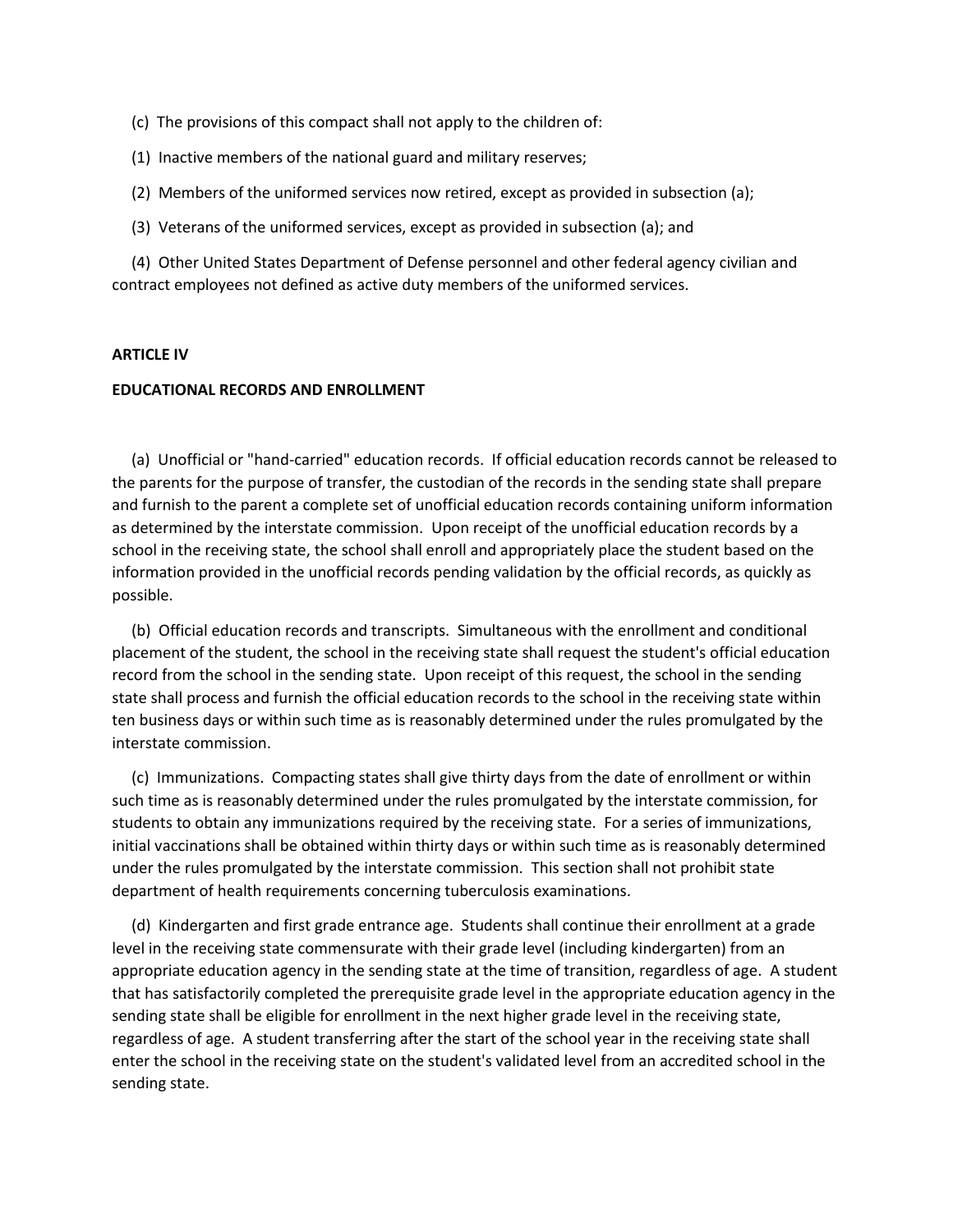## **ARTICLE V**

#### **PLACEMENT AND ATTENDANCE**

 (a) Course placement. If the student transfers before or during the school year, the receiving state school shall initially honor placement of the student in educational courses based on the student's enrollment in the sending state school or educational assessments conducted at the school in the sending state if the courses are offered or both; provided that these programs exist in the receiving state school. Course placement includes but is not limited to honors, international baccalaureate, advanced placement, vocational, technical, and career pathways courses. Continuing the student's academic program from the previous school and promoting placement in academically and career challenging courses should be paramount when considering placement. This subsection shall not preclude the school in the receiving state from performing subsequent evaluations to ensure appropriate placement and continued enrollment of the student in the course. The receiving state school may allow the student to attend similar educational courses within the school district if the receiving state school does not offer such educational courses.

 (b) Educational program placement. The receiving state school shall initially honor placement of the student in educational programs based on current educational assessments conducted at the school in the sending state or participation and placement in like programs in the sending state; provided that these programs exist in the receiving state school. The programs include but are not limited to gifted and talented programs and English as a second language programs. This subsection shall not preclude the school in the receiving state from performing subsequent evaluations to ensure appropriate placement of the student. The receiving state school may allow the student to attend similar educational courses within the school district if the receiving state school does not offer such educational programs.

(c) Special education services:

 (1) In compliance with the federal requirements of the Individuals with Disabilities Education Act (IDEA), 20 [United States Code section](http://u.s.c.a.section/) 1400 et seq., the receiving state shall initially provide comparable services to a student with disabilities based on the student's current individualized education program; and

 (2) In compliance with the requirements of section 504 of the Rehabilitation Act, 29 [United States](http://u.s.c.a.section/)  [Code Annotated section](http://u.s.c.a.section/) 794, and with Title II of the Americans with Disabilities Act, 42 [United States](http://u.s.c.a.section/)  [Code Annotated sections](http://u.s.c.a.section/) 12131-12165, the receiving state shall make reasonable accommodations and modifications to address the needs of incoming students with disabilities, subject to an existing section 504 or Title II Plan, to provide the student with equal access to education. This paragraph shall not preclude the school in the receiving state from performing subsequent evaluations to ensure appropriate placement of the student.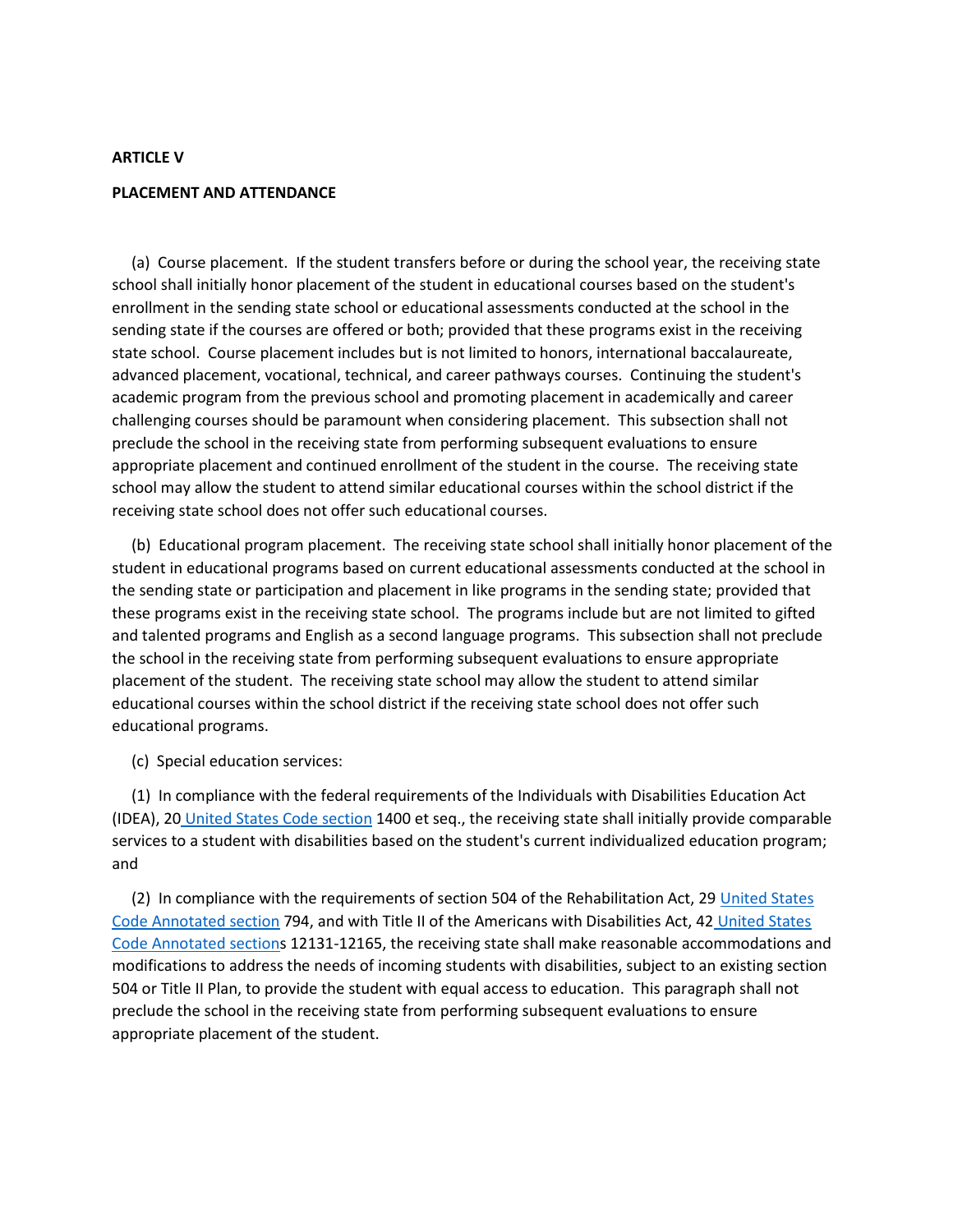(d) Placement flexibility. Appropriate education agency administrative officials shall have flexibility in waiving a course or program prerequisite, or other precondition for placement in courses or programs offered under the jurisdiction of the appropriate education agency.

 (e) Absence as related to deployment activities. A student whose parent or legal guardian is an active duty member of the uniformed services, as defined by the compact, and has been called to duty for, is on leave from, or immediately returned from deployment to a combat zone or combat support posting, shall be granted additional excused absences at the discretion of the appropriate education agency superintendent to visit with the student's parent or legal guardian relative to such leave or deployment of the parent or guardian.

#### **ARTICLE VI**

## **ELIGIBILITY**

(a) Eligibility for enrollment:

 (1) Special power of attorney, relating to the guardianship of a child of a military family and executed under applicable law, shall be sufficient for the purposes of enrollment and all other actions requiring parental participation and consent;

 (2) The appropriate education agency shall be prohibited from charging local tuition to a transitioning military child placed in the care of a non-custodial parent or other person standing in loco parentis who lives in a jurisdiction other than that of the custodial parent; and

 (3) A transitioning military child, placed in the care of a non-custodial parent or other person standing in loco parentis who lives in a jurisdiction other than that of the custodial parent, may continue to attend the school in which the child was permanently enrolled while residing with the custodial parent. Upon the return of the custodial parent, the child shall be allowed to finish the school year in the school currently enrolled, but shall enroll in the school within the jurisdiction of the custodial parent during the following school year.

 (b) Eligibility for extracurricular participation. State education agencies and appropriate education agencies shall facilitate the opportunity for transitioning military children's inclusion in extracurricular activities, regardless of application deadlines, to the extent the children are otherwise qualified and space is available in the receiving state school as determined by the principal.

#### **ARTICLE VII**

## **GRADUATION**

 To facilitate the on-time graduation of children of military families, state and appropriate education agencies shall incorporate the following procedures: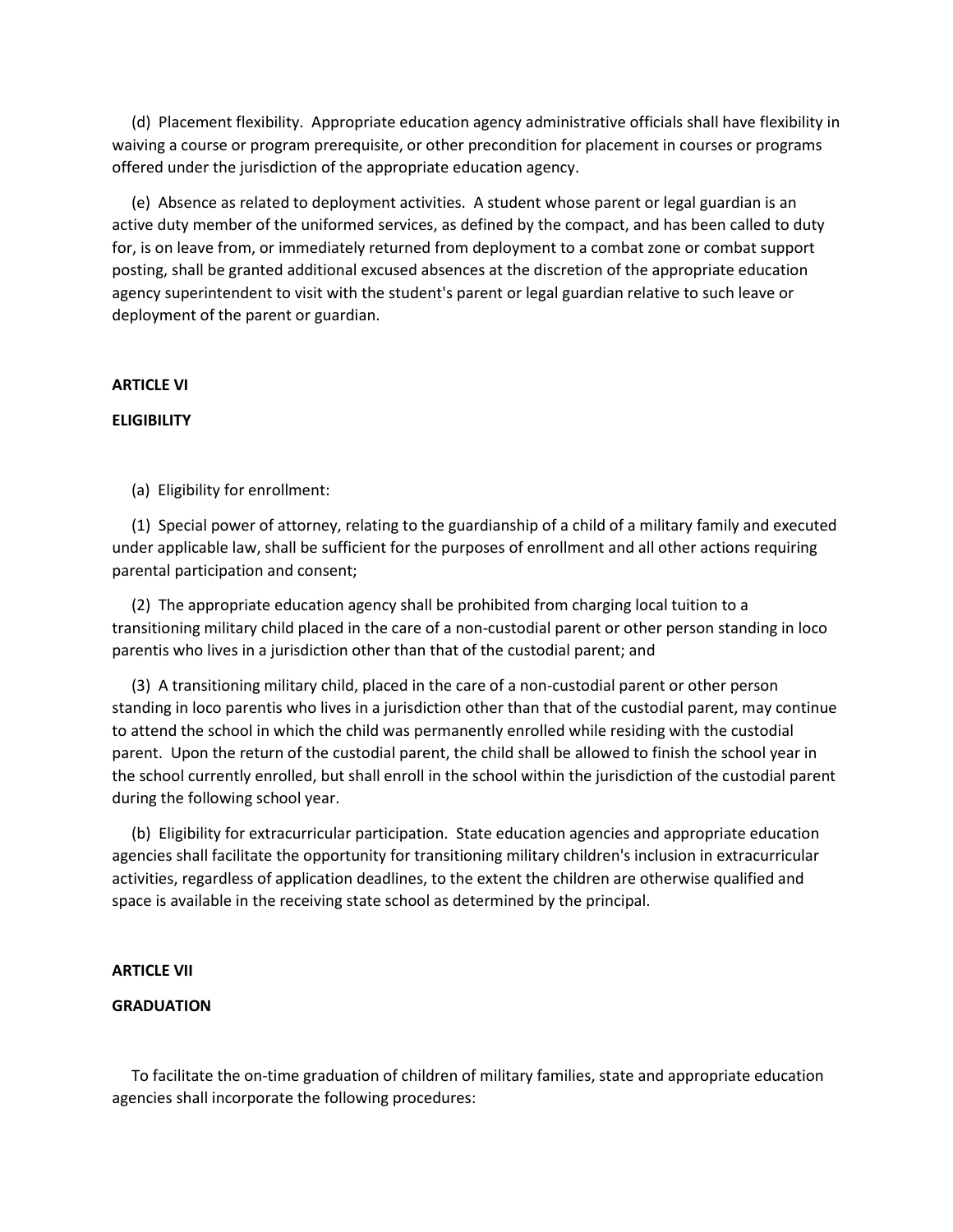(1) Waiver requirements. Appropriate education agency administrative officials shall waive specific courses required for graduation if similar coursework has been satisfactorily completed in another appropriate education agency or shall provide reasonable justification for denial. If a waiver is not granted to a student who would qualify to graduate from the sending school, the appropriate education agency shall provide an alternative means of acquiring required coursework so that graduation may occur on time. This section shall not obligate the school or appropriate education agency to pay for an online course if funding is unavailable;

 (2) Exit exams. For students entering high school in the eleventh or twelfth grade, states shall accept:

- (A) Exit or end-of-course exams required for graduation from the sending state;
- (B) National norm-referenced achievement tests; or
- (C) Alternative testing, in lieu of testing requirements for graduation in the receiving state.

 If subparagraphs (A), (B), and (C) cannot be accommodated by the receiving state for a student transferring in the student's senior year, then paragraph (3) shall apply; and

 (3) Transfers during senior year. If a military student transferring at the beginning or during the senior year is ineligible to graduate from the receiving appropriate education agency after all alternatives have been considered, the sending and receiving appropriate education agencies shall ensure the receipt of a diploma from the sending appropriate education agency, if the student meets the graduation requirements of the sending appropriate education agency. If one of the states in question is not a member of this compact, the member state shall use best efforts to facilitate the ontime graduation of the student in accordance with paragraphs (1) and (2) of this article. This paragraph permits but shall not require a sending state to deny a diploma to a student transferring to a receiving state with an exit exam requirement if the student does not meet the graduation requirements of the appropriate education agency of the sending state.

## **ARTICLE VIII**

# **STATE COORDINATION**

 (a) Each member state, through the creation of a state council or use of an existing body or board, shall provide for the coordination among its agencies of government, appropriate education agencies, and military installations concerning the state's participation in, and compliance with, this compact and interstate commission activities. While each member state may determine the membership of its state council, its membership shall include at least the state superintendent of education, superintendent of a school district with a high concentration of military children, representative from a military installation, one representative each from the legislative and executive branches of government, and other offices and stakeholder groups the state council deems appropriate. A member state that does not have a school district deemed to contain a high concentration of military children may appoint a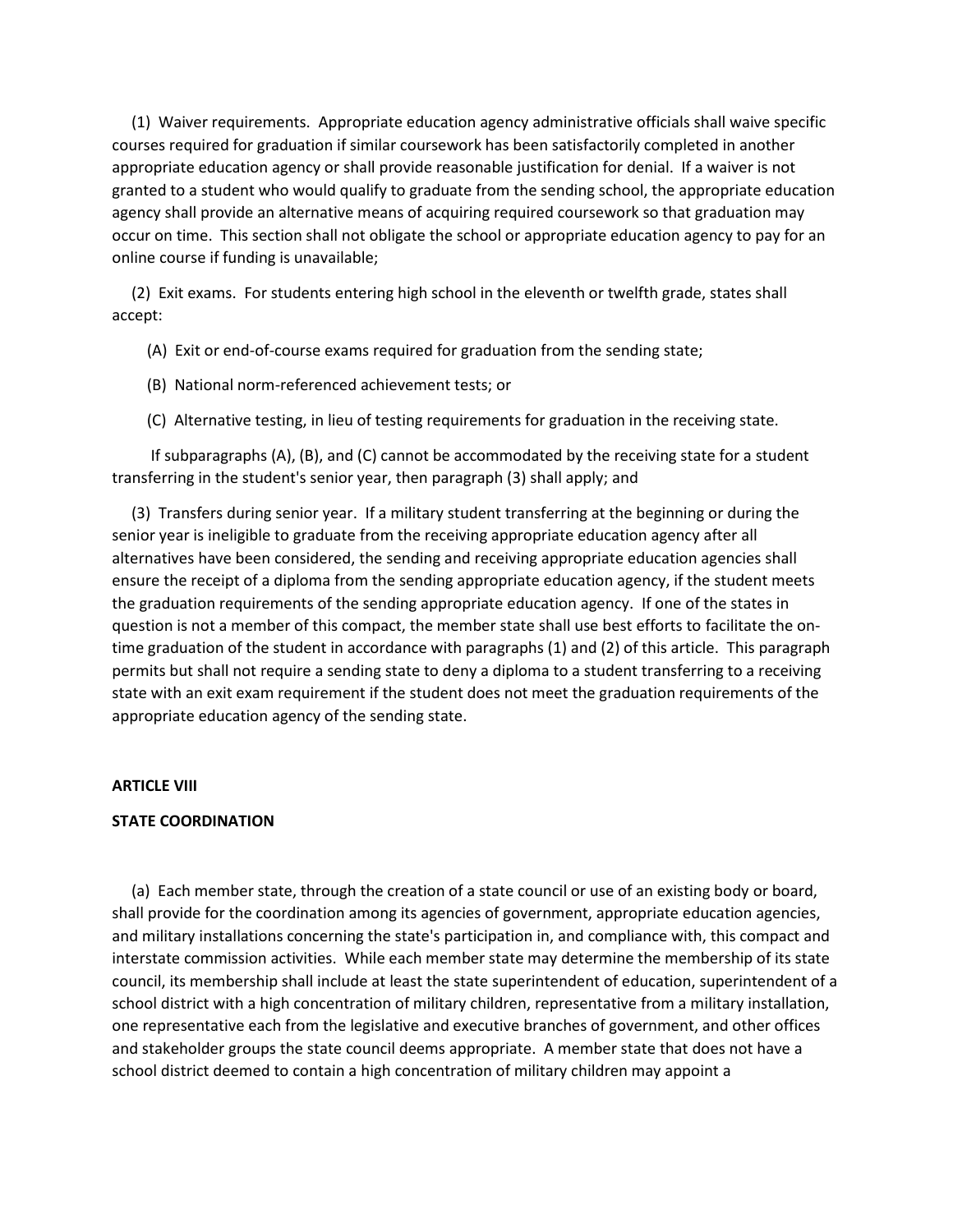superintendent from another school district to represent appropriate education agencies on the state council.

 (b) The state council of each member state shall appoint or designate a military family education liaison to assist military families and the state in facilitating the implementation of this compact.

 (c) The compact commissioner responsible for the administration and management of the state's participation in the compact shall be recommended by the superintendent of education with the approval of the board of education.

 (d) The compact commissioner and the military family education liaison designated herein shall be ex-officio members of the state council, unless either is already a full voting member of the state council.

## **ARTICLE IX**

#### **INTERSTATE COMMISSION ON EDUCATIONAL OPPORTUNITY**

#### **FOR MILITARY CHILDREN**

 (a) The member states hereby create the "interstate commission on educational opportunity for military children". The activities of the interstate commission are the formation of public policy and are a discretionary state function. The interstate commission shall:

 (1) Be a body corporate and joint agency of the member states and shall have all the responsibilities, powers, and duties set forth herein, and such additional powers as may be conferred upon it by a subsequent concurrent action of the respective legislatures of the member states in accordance with the terms of this compact;

 (2) Consist of one interstate commission voting representative from each member state who shall be that state's compact commissioner:

 (A) Each member state represented at a meeting of the interstate commission is entitled to one vote;

 (B) A majority of the total member states shall constitute a quorum for the transaction of business, unless a larger quorum is required by the bylaws of the interstate commission;

 (C) A representative shall not delegate a vote to another member state. In the event the compact commissioner is unable to attend a meeting of the interstate commission, the governor or state council may delegate voting authority to another person from their state for a specified meeting; and

 (D) The bylaws may provide for meetings of the interstate commission to be conducted by telecommunication or electronic communication;

 (3) Include ex-officio, non-voting representatives who are members of interested organizations. The ex-officio members, as defined in the bylaws, may include members of the representative organizations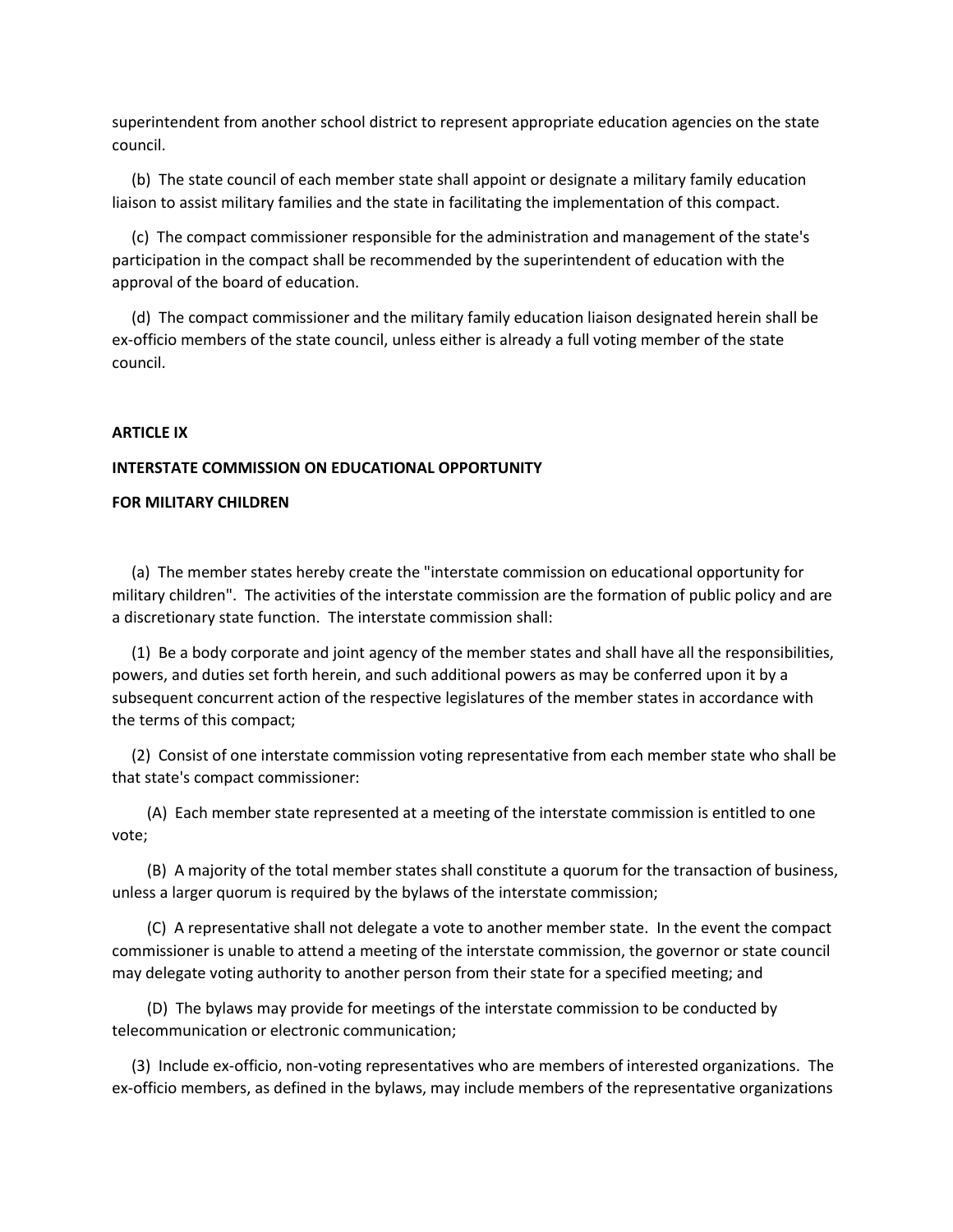of military family advocates, appropriate education agency officials, parent and teacher groups, the United States Department of Defense, the Education Commission of the States, the Interstate Agreement on the Qualification of Educational Personnel, and other interstate compacts affecting the education of children of military members;

 (4) Meet at least once each calendar year. The chairperson may call additional meetings and, upon the request of a simple majority of the member states, shall call additional meetings;

 (5) Establish an executive committee, whose members shall include the officers of the interstate commission and such other members of the interstate commission as determined by the bylaws. Members of the executive committee shall serve a one-year term. Members of the executive committee shall be entitled to one vote each. The executive committee shall have the power to act on behalf of the interstate commission, with the exception of rulemaking, during periods when the interstate commission is not in session. The executive committee shall oversee the day-to-day activities of the administration of the compact, including enforcement and compliance with the provisions of the compact, its bylaws and rules, and other such duties as deemed necessary. The United States Department of Defense shall serve as an ex-officio, nonvoting member of the executive committee; and

 (6) Establish bylaws and rules that provide for conditions and procedures under which the interstate commission shall make its information and official records available to the public for inspection or copying. The interstate commission may exempt from disclosure information or official records to the extent they would adversely affect personal privacy rights or proprietary interests.

 (b) Public notice shall be given by the interstate commission of all meetings and all meetings shall be open to the public, except as set forth in the rules or as otherwise provided in the compact. The interstate commission and its committees may close a meeting, or portion thereof, where it determines by two-thirds vote that an open meeting would be likely to:

(1) Relate solely to the interstate commission's internal personnel practices and procedures;

(2) Disclose matters specifically exempted from disclosure by federal and state statute;

(3) Disclose trade secrets or commercial or financial information which is privileged or confidential;

(4) Involve accusing a person of a crime, or formally censuring a person;

 (5) Disclose information of a personal nature where disclosure would constitute a clearly unwarranted invasion of personal privacy;

(6) Disclose investigative records compiled for law enforcement purposes; or

 (7) Specifically relate to the interstate commission's participation in a civil action or other legal proceeding.

 (c) For a meeting, or portion of a meeting, closed pursuant to subsection (b), the interstate commission's legal counsel or designee shall certify that the meeting may be closed and shall reference each relevant exempt provision. The interstate commission shall keep minutes which shall fully and clearly describe all matters discussed in a meeting and shall provide a full and accurate summary of actions taken, and the reasons therefor, including a description of the views expressed and the record of roll call votes. All documents considered in connection with an action shall be identified in the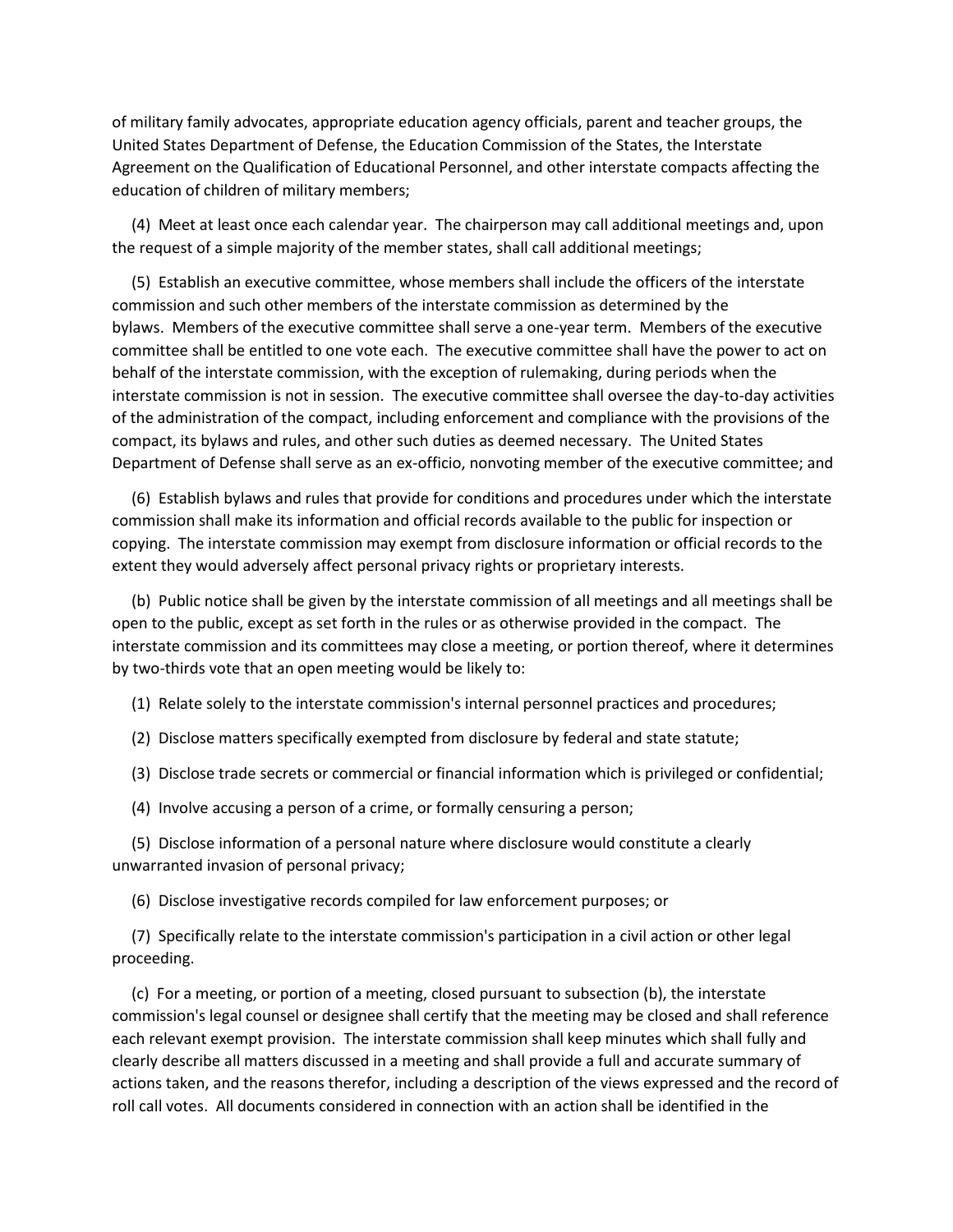minutes. All minutes and documents of a closed meeting shall remain under seal, subject to release by a majority vote of the interstate commission.

 (d) The interstate commission shall collect standardized data concerning the educational transition of the children of military families under this compact as directed through its rules which shall specify the data to be collected, the means of collection, and data exchange and reporting requirements. The methods of data collection, exchange, and reporting, as is reasonably possible, shall conform to current technology and coordinate its information functions with the appropriate custodian of records as identified in the bylaws and rules.

 (e) The interstate commission shall create a process that permits military officials, education officials, and parents to inform the interstate commission if and when there are alleged violations of the compact or its rules or when issues subject to the jurisdiction of the compact or its rules are not addressed by the state or appropriate education agency. This section shall not be construed to create a private right of action against the interstate commission, any member state, or any state education agency or appropriate education agency.

## **ARTICLE X**

#### **POWERS AND DUTIES OF THE INTERSTATE COMMISSION**

The interstate commission shall have the following powers:

(1) To provide for dispute resolution among member states;

 (2) To promulgate rules and take all necessary actions to effect the goals, purposes, and obligations as enumerated in this compact. The rules shall have the force and effect of statutory law and shall be binding in the compact states to the extent and in the manner provided in this compact;

 (3) To issue, upon request of a member state, advisory opinions concerning the meaning or interpretation of the interstate compact, its bylaws, rules, and actions;

 (4) To enforce compliance with the compact provisions, the rules promulgated by the interstate commission, and the bylaws, use all necessary and proper means, including the use of judicial process. Any action to enforce compliance with the compact provisions by the interstate commission shall be brought against a member state only;

 (5) To establish and maintain offices which shall be located within one or more of the member states;

(6) To purchase and maintain insurance and bonds;

(7) To borrow, accept, hire, or contract for services of personnel;

 (8) To establish and appoint committees including an executive committee as required by article IX, subsection (a), paragraph (5), which shall have the power to act on behalf of the interstate commission in carrying out its powers and duties hereunder;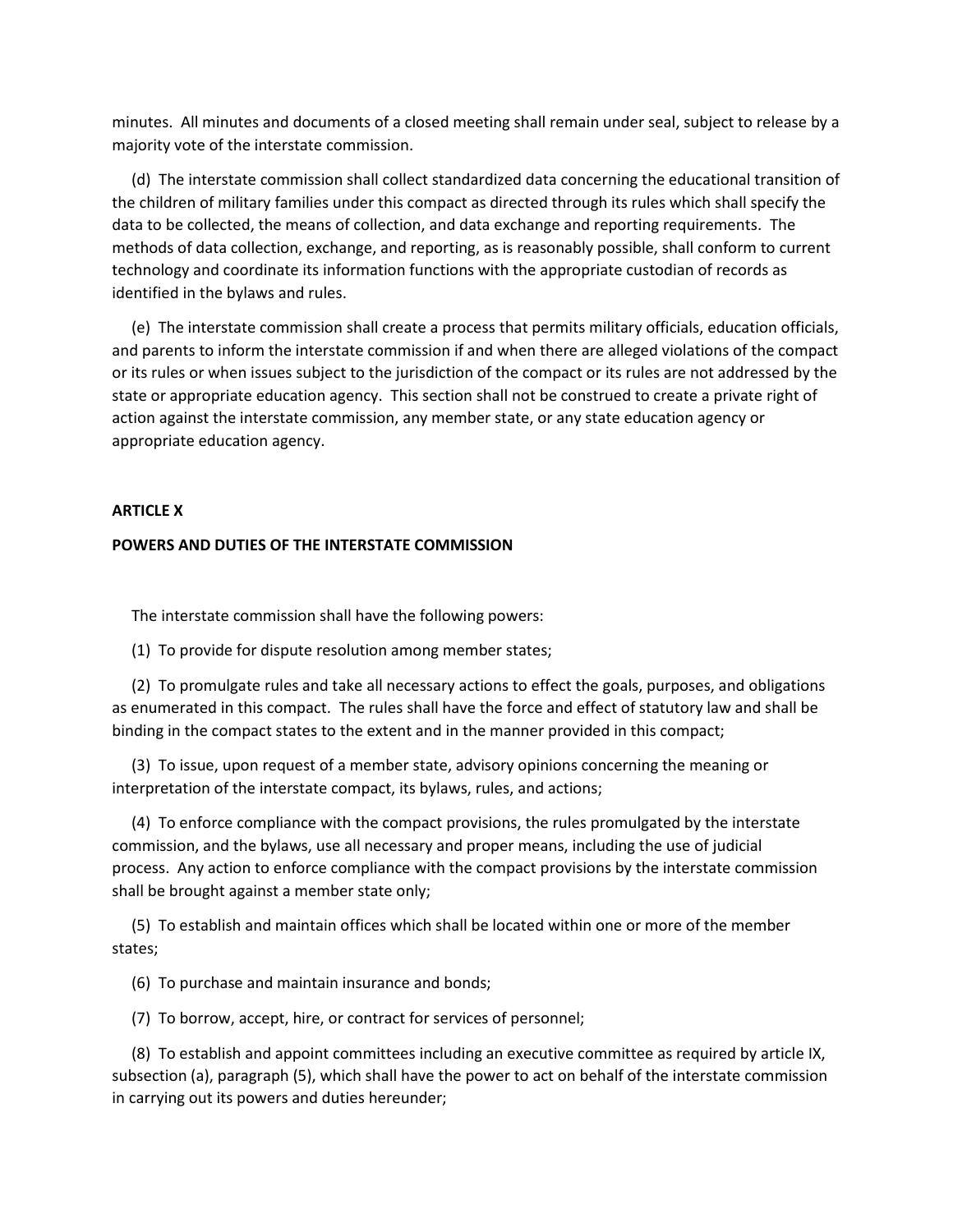(9) To elect or appoint such officers, attorneys, employees, agents, or consultants, and to fix their compensation, define their duties, and determine their qualifications; and to establish the interstate commission's personnel policies and programs relating to conflicts of interest, rates of compensation, and qualifications of personnel;

 (10) To accept any and all donations and grants of money, equipment, supplies, materials, and services, and to receive, use, and dispose of it;

 (11) To lease, purchase, or accept contributions or donations of, or otherwise to own, hold, improve, or use any property, real, personal, or mixed;

 (12) To sell, convey, mortgage, pledge, lease, exchange, abandon, or otherwise dispose of any property, real, personal, or mixed;

(13) To establish a budget and make expenditures;

 (14) To adopt a seal and bylaws governing the management and operation of the interstate commission;

 (15) To report annually to the legislatures, governors, judiciary, and state councils of the member states concerning the activities of the interstate commission during the preceding year. The reports shall include any recommendations that may have been adopted by the interstate commission;

 (16) To coordinate education, training, and public awareness regarding the compact and its implementation and operation for officials and parents involved in such activity;

(17) To establish uniform standards for the reporting, collecting, and exchanging of data;

(18) To maintain corporate books and records in accordance with the bylaws;

 (19) To perform such functions as may be necessary or appropriate to achieve the purposes of this compact; and

 (20) To provide for the uniform collection and sharing of information between and among member states, schools, and military families under this compact.

# **ARTICLE XI**

## **ORGANIZATION AND OPERATION OF THE INTERSTATE COMMISSION**

 (a) The interstate commission, by a majority of the members present and voting, within twelve months after the first interstate commission meeting, shall adopt bylaws to govern its conduct as may be necessary or appropriate to carry out the purposes of the compact including:

(1) Establishing the fiscal year of the interstate commission;

(2) Establishing an executive committee and such other committees as may be necessary;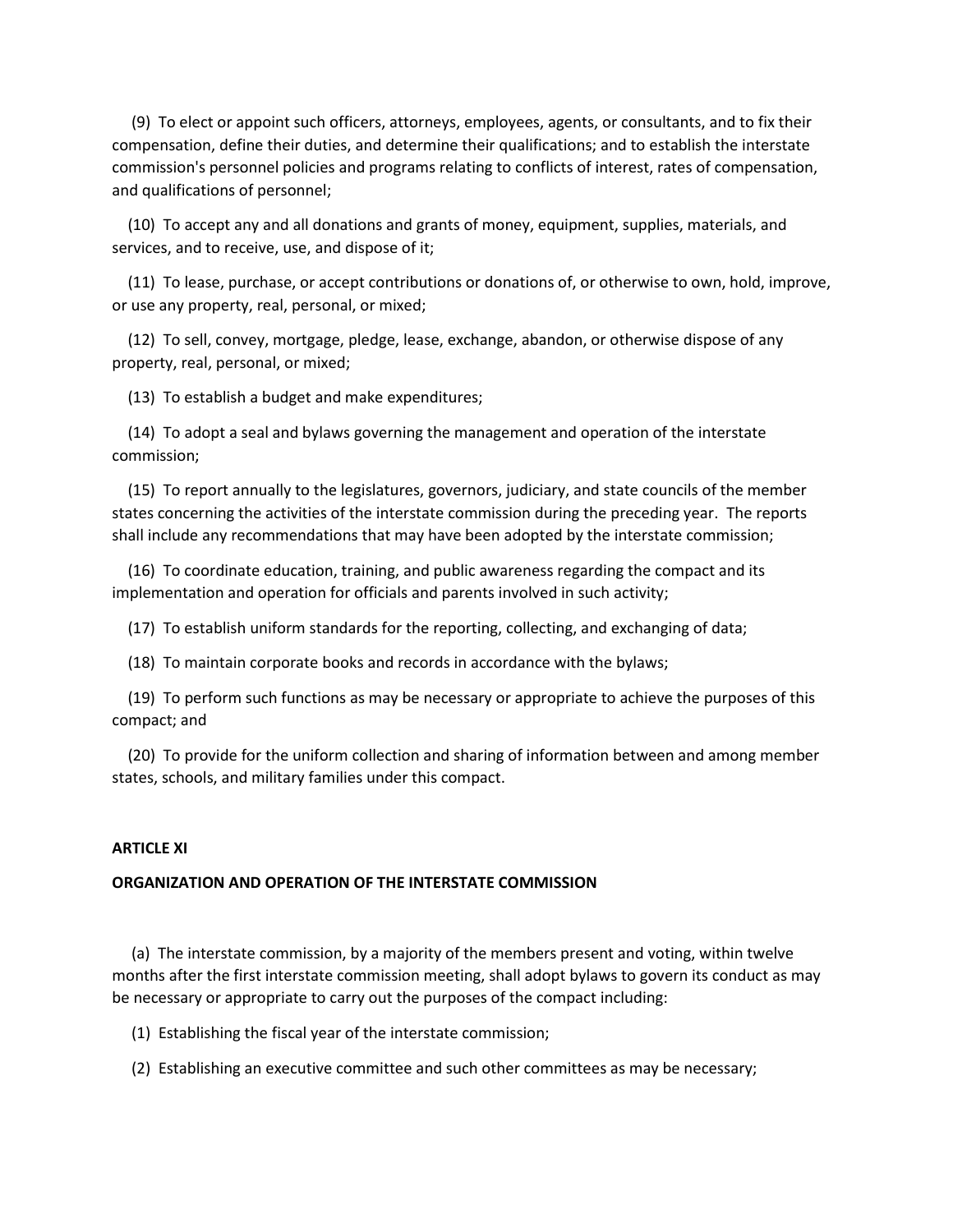(3) Providing for the establishment of committees and for governing any general or specific delegation of authority or function of the interstate commission;

 (4) Providing reasonable procedures for calling and conducting meetings of the interstate commission, and ensuring reasonable notice of each such meeting;

(5) Establishing the titles and responsibilities of the officers and staff of the interstate commission;

 (6) Providing a mechanism for concluding the operations of the interstate commission and the return of surplus funds that may exist upon the termination of the compact after the payment and reserving of all of its debts and obligations; and

(7) Providing "start up" rules for the initial administration of the compact.

 (b) The interstate commission, by a majority of the members, shall elect annually from among its members a chairperson, a vice-chairperson, and a treasurer, each of whom shall have such authority and duties as may be specified in the bylaws. The chairperson or, in the chairperson's absence or disability, the vice-chairperson, shall preside at all meetings of the interstate commission. The officers elected shall serve without compensation or remuneration from the interstate commission; provided that, subject to the availability of budgeted funds, the officers shall be reimbursed for ordinary and necessary costs incurred by them in the performance of their responsibilities as officers of the interstate commission.

 (c) The executive committee shall have such authority and duties as may be set forth in the bylaws, including:

 (1) Managing the affairs of the interstate commission in a manner consistent with the bylaws and purposes of the interstate commission;

 (2) Overseeing an organizational structure within, and appropriate procedures for, the interstate commission to provide for the creation of rules, operating procedures, and administrative and technical support functions; and

 (3) Planning, implementing, and coordinating communications and activities with other state, federal, and local government organizations to advance the goals of the interstate commission.

 (d) The executive committee, subject to the approval of the interstate commission, may appoint or retain an executive director for such period, upon such terms and conditions and for such compensation, as the interstate commission may deem appropriate. The executive director shall serve as secretary to the interstate commission, but shall not be a member of the interstate commission. The executive director shall hire and supervise such other persons as may be authorized by the interstate commission.

 (e) The interstate commission's executive director and its employees shall be immune from suit and liability, either personally or in their official capacity, for a claim for damage to or loss of property or personal injury or other civil liability caused or arising out of or relating to an actual or alleged act, error, or omission that occurred, or that such person had a reasonable basis for believing occurred, within the scope of interstate commission employment, duties, or responsibilities; provided that such person shall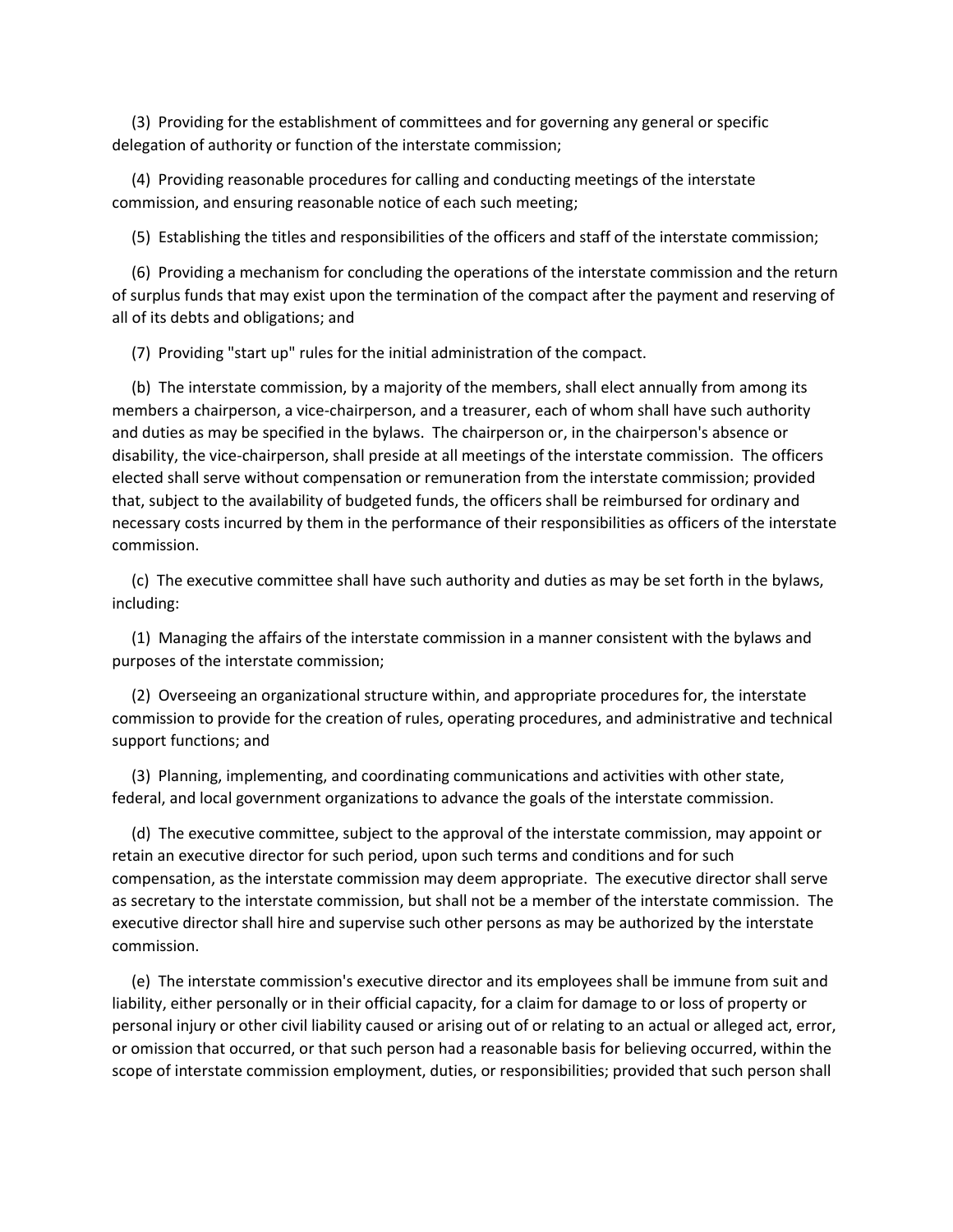not be protected from suit or liability for damage, loss, injury, or liability caused by the intentional or wilful and wanton misconduct of such person:

 (l) The liability of the interstate commission's executive director and employees or interstate commission representatives, acting within the scope of such person's employment or duties for acts, errors, or omissions occurring within the person's state may not exceed the limits of liability set forth under the constitution and laws of that state for state officials, employees, and agents. The interstate commission is considered to be an instrumentality of the states for the purposes of any such action. Nothing in this paragraph shall be construed to protect such person from suit or liability for damage, loss, injury, or liability caused by the intentional or wilful and wanton misconduct of such person;

 (2) The interstate commission shall defend the executive director and its employees and, subject to the approval of the attorney general or other appropriate legal counsel of the member state represented by an interstate commission representative, shall defend such interstate commission representative in any civil action seeking to impose liability arising out of an actual or alleged act, error, or omission that occurred within the scope of interstate commission employment, duties, or responsibilities, or that the defendant had a reasonable basis for believing occurred within the scope of interstate commission employment, duties, or responsibilities; provided that the actual or alleged act, error, or omission did not result from intentional or wilful and wanton misconduct on the part of such person; and

 (3) To the extent not covered by the state involved, a member state, the interstate commission, or the representatives or employees of the interstate commission shall be held harmless in the amount of a settlement or judgment, including attorney's fees and costs, obtained against such persons arising out of an actual or alleged act, error, or omission that occurred within the scope of interstate commission employment, duties, or responsibilities, or that such persons had a reasonable basis for believing occurred within the scope of interstate commission employment, duties, or responsibilities; provided that the actual or alleged act, error, or omission did not result from intentional or wilful and wanton misconduct on the part of such persons.

 (f) The compact commissioner and any person representing the state in the interstate commission, in their individual or official capacity, and the member state, shall be immune from suit and liability caused by or arising out of actions, errors, or omissions of the interstate commission.

## **ARTICLE XII**

## **RULEMAKING FUNCTIONS OF THE INTERSTATE COMMISSION**

 (a) The interstate commission shall promulgate reasonable rules to effectively and efficiently achieve the purposes of this compact. Notwithstanding the foregoing, in the event the interstate commission exercises its rulemaking authority in a manner that is beyond the scope of the purposes of this compact, then the action by the interstate commission shall be invalid and have no force or effect.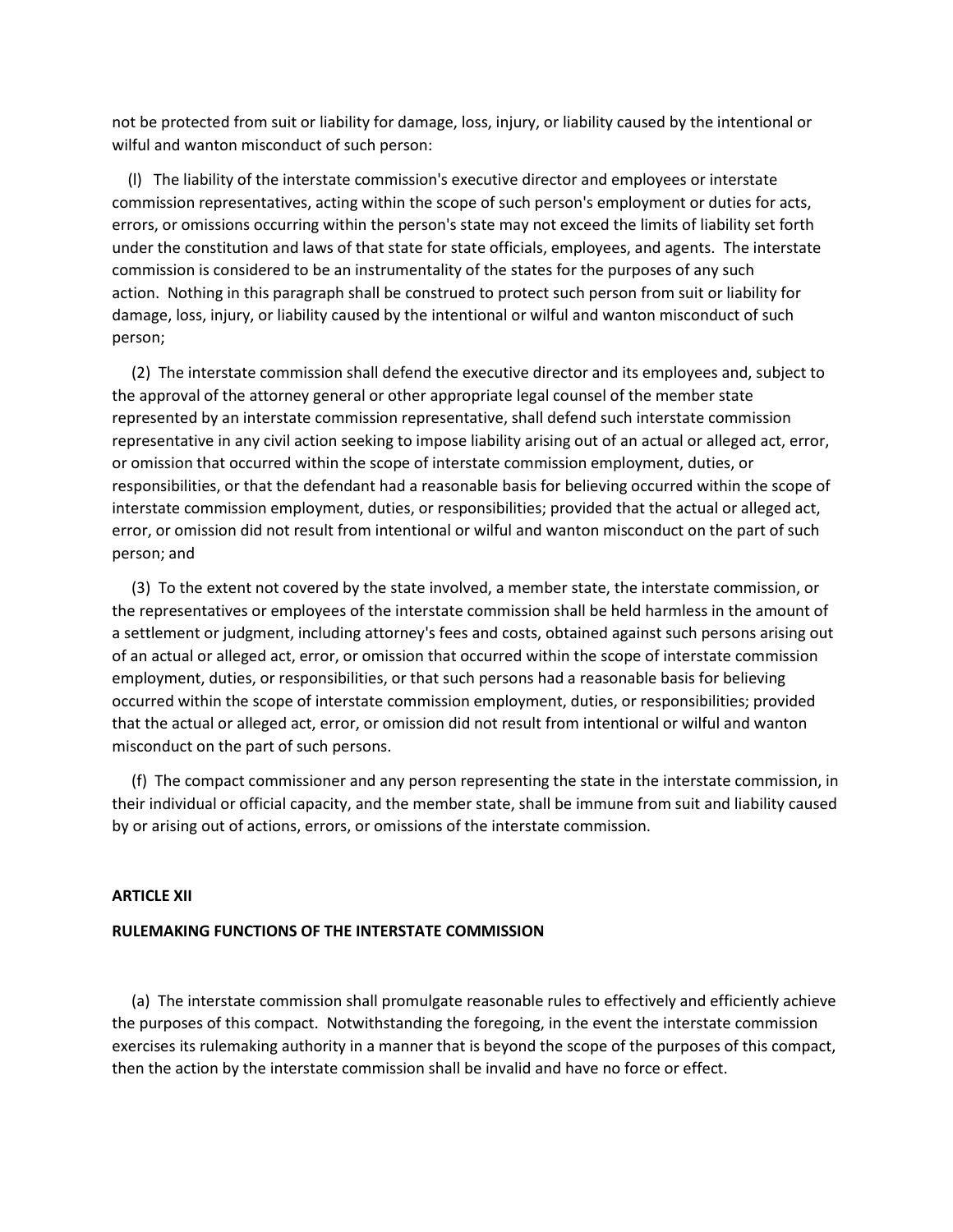(b) Rules shall be made pursuant to a rulemaking process that substantially conforms to the Model State Administrative Procedure Act of 1981, as may be appropriate to the operations of the interstate commission.

 (c) Not later than thirty days after a rule is promulgated, any person may file a petition for judicial review of the rule; provided that the filing of such a petition shall not stay or otherwise prevent the rule from becoming effective unless the court finds that the petitioner has a substantial likelihood of success. The court shall give deference to the actions of the interstate commission consistent with applicable law and shall not find the rule to be unlawful if the rule represents a reasonable exercise of the interstate commission's authority.

 (d) If a majority of the legislatures of the compacting states rejects a rule by enactment of a statute or resolution in the same manner used to adopt this compact, then such rule shall have no further force and effect in any compacting state.

## **ARTICLE XIII**

# **OVERSIGHT, ENFORCEMENT, AND DISPUTE RESOLUTION**

(a) Oversight:

 (1) The executive, legislative, and judicial branches of state government in each member state shall enforce this compact and shall take all actions necessary and appropriate to effectuate the compact's purposes and intent. The provisions of this compact and the rules adopted hereunder shall have the force and effect of law;

 (2) All courts shall take judicial notice of the compact and the rules in any judicial or administrative proceeding in a member state pertaining to the subject matter of this compact which may affect the powers, responsibilities, or actions of the interstate commission; and

 (3) The interstate commission shall be entitled to receive all service of process in any such proceeding and shall have standing to intervene in the proceeding for all purposes. Failure to provide service of process to the interstate commission shall render a judgment or order void as to the interstate commission, this compact, or promulgated rules.

 (b) Default, technical assistance, suspension, and termination. If the interstate commission determines that a member state has defaulted in the performance of its obligations or responsibilities under this compact, or the bylaws or promulgated rules, the interstate commission shall:

 (1) Provide written notice to the defaulting state and other member states, of the nature of the default, the means of curing the default, and any action taken by the interstate commission. The interstate commission shall specify the conditions by which the defaulting state must cure its default; and

(2) Provide remedial training and specific technical assistance regarding the default.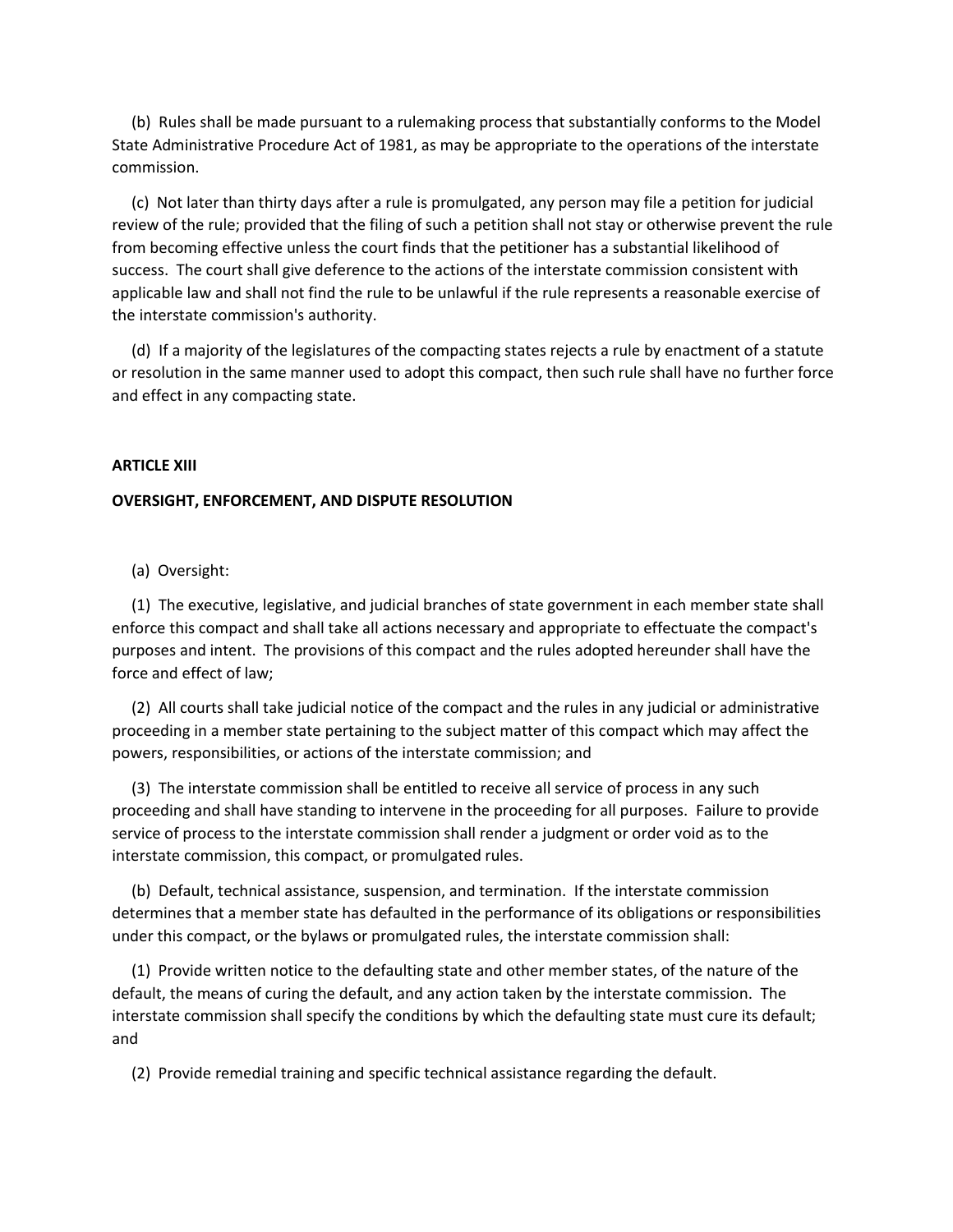(c) If the defaulting state fails to cure the default, the defaulting state shall be terminated from the compact upon an affirmative vote of a majority of the member states and all rights, privileges, and benefits conferred by this compact shall be terminated from the effective date of termination. A cure of the default shall not relieve the offending state of obligations or liabilities incurred during the period of the default.

 (d) Suspension or termination of membership in the compact shall be imposed only after all other means of securing compliance have been exhausted. Notice of intent to suspend or terminate shall be given by the interstate commission to the governor, the majority and minority leaders of the defaulting state's legislature, and each of the member states.

 (e) The state which has been suspended or terminated is responsible for all assessments, obligations, and liabilities incurred through the effective date of suspension or termination including obligations, the performance of which extends beyond the effective date of suspension or termination.

 (f) The interstate commission shall not bear any costs relating to any state that has been found to be in default or which has been suspended or terminated from the compact, unless otherwise mutually agreed upon in writing between the interstate commission and the defaulting state.

 (g) The defaulting state may appeal the action of the interstate commission by petitioning the United States District Court for the District of Columbia or the federal district where the interstate commission has its [principal] offices. The prevailing party shall be awarded all costs of such litigation including reasonable attorney's fees.

(h) Dispute resolution:

 (1) The interstate commission shall attempt, upon the request of a member state, to resolve disputes which are subject to the compact and which may arise among member states and between member and non-member states; and

 (2) The interstate commission shall promulgate rules providing for both mediation and binding dispute resolution for disputes as appropriate.

(i) Enforcement:

 (1) The interstate commission, in the reasonable exercise of its discretion, shall enforce the provisions and rules of this compact;

 (2) The interstate commission may, by majority vote of the members, initiate legal action in the United States District Court for the District of Columbia or, at the discretion of the interstate commission, in the federal district where the interstate commission has its [principal] offices, to enforce compliance with the provisions of this compact, its promulgated rules and bylaws, against a member state in default. The relief sought may include both injunctive relief and damages. In the event judicial enforcement is necessary, the prevailing party shall be awarded all costs of such litigation, including reasonable attorney's fees; and

 (3) The remedies herein shall not be the exclusive remedies of the interstate commission. The interstate commission may avail itself of any other remedies available under state law or the regulation of a profession.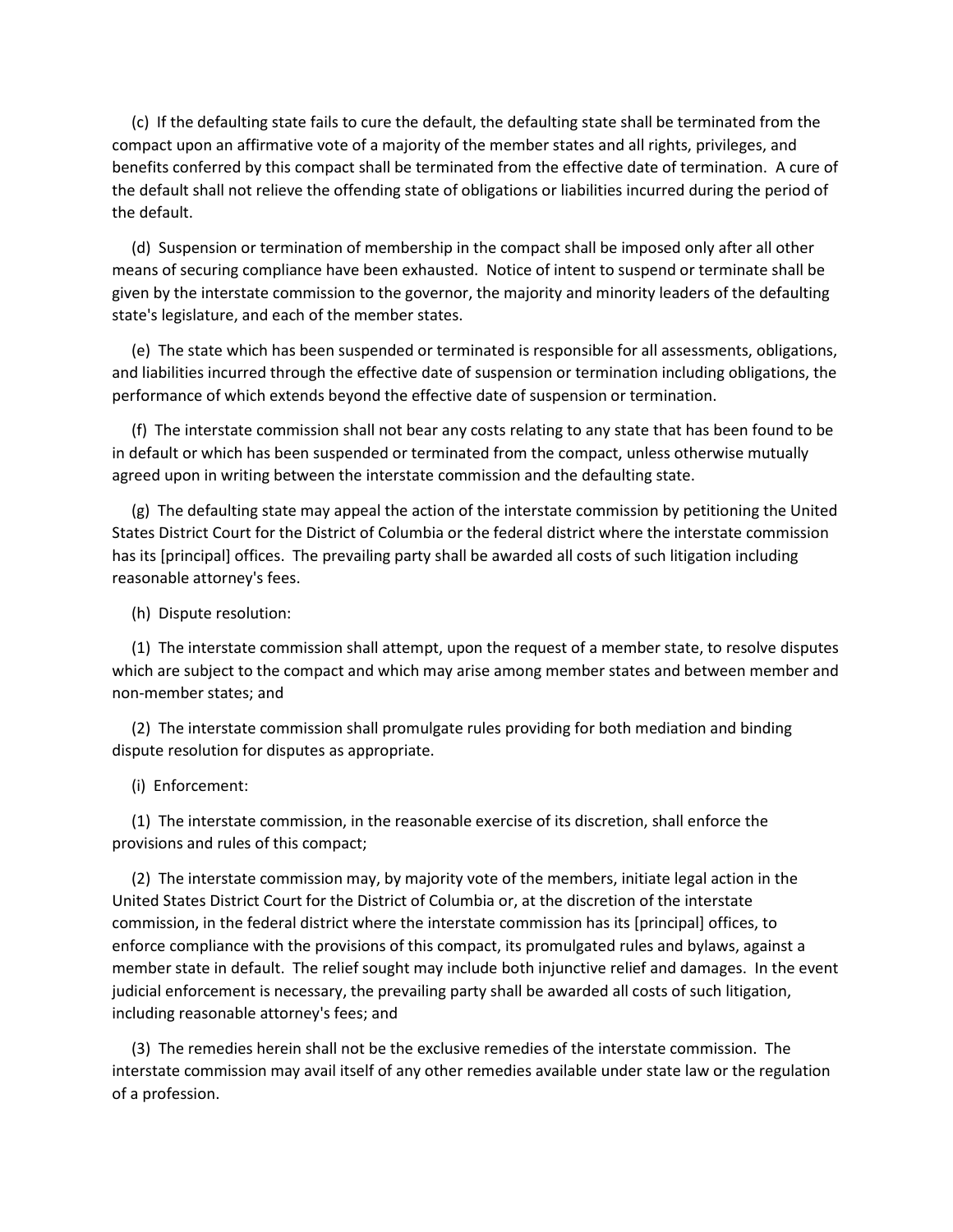#### **ARTICLE XIV**

## **FINANCING OF THE INTERSTATE COMMISSION**

 (a) The interstate commission shall pay, or provide for the payment of, the reasonable expenses of its establishment, organization, and ongoing activities.

 (b) The interstate commission may levy on and collect an annual assessment from each member state to cover the cost of the operations and activities of the interstate commission and its staff, which shall be in a total amount sufficient to cover the interstate commission's annual budget as approved each year. The aggregate annual assessment amount shall be allocated based upon a formula to be determined by the interstate commission, which shall promulgate rules binding upon all member states.

 (c) The interstate commission shall not incur obligations of any kind prior to securing the funds adequate to meet the same; nor shall the interstate commission pledge the credit of any of the member states, except by and with the authority of the member state.

 (d) The interstate commission shall keep accurate accounts of all receipts and disbursements. The receipts and disbursements of the interstate commission shall be subject to the audit and accounting procedures established under its bylaws. All receipts and disbursements of funds handled by the interstate commission shall be audited yearly by a certified or licensed public accountant and the report of the audit shall be included in and become part of the annual report of the interstate commission.

#### **ARTICLE XV**

## **MEMBER STATES, EFFECTIVE DATE, AND AMENDMENT**

(a) Any state is eligible to become a member state.

 (b) The compact shall become effective and binding upon legislative enactment of the compact into law by no less than ten of the states. The effective date shall be no earlier than December 1, 2007. Thereafter, it shall become effective and binding as to any other member state upon enactment of the compact into law by that state. The governors of non-member states or their designees shall be invited to participate in the activities of the interstate commission on a non-voting basis prior to adoption of the compact by all states.

 (c) The interstate commission may propose amendments to the compact for enactment by the member states. No amendment shall become effective and binding upon the interstate commission and the member states unless and until it is enacted into law by unanimous consent of the member states.

## **ARTICLE XVI**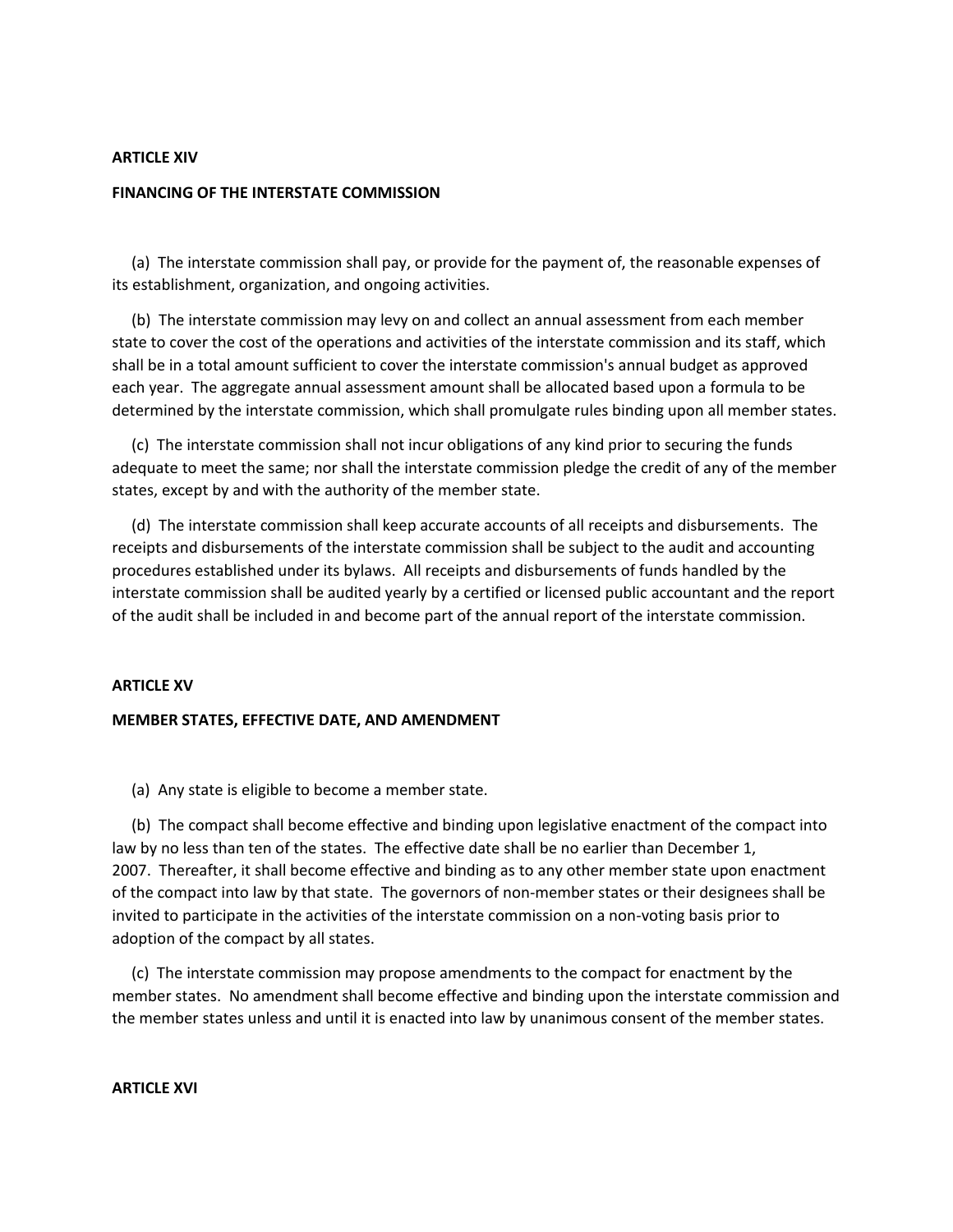## **WITHDRAWAL AND DISSOLUTION**

## (a) Withdrawal:

 (1) Once effective, the compact shall continue in force and remain binding upon each and every member state; provided that a member state may withdraw from the compact by specifically repealing the statute which enacted the compact into law;

 (2) Withdrawal from this compact shall be by the enactment of a statute repealing the same, but shall not take effect until one year after the effective date of such statute and until written notice of the withdrawal has been given by the withdrawing state to the governor of each other member state;

 (3) The withdrawing state shall immediately notify the chairperson of the interstate commission in writing upon the introduction of legislation repealing this compact in the withdrawing state. The interstate commission shall notify the other member states of the withdrawing state's intent to withdraw within sixty days of its receipt thereof;

 (4) The withdrawing state is responsible for all assessments, obligations, and liabilities incurred through the effective date of withdrawal, including obligations, the performance of which extend beyond the effective date of withdrawal; and

 (5) Reinstatement following withdrawal of a member state shall occur upon the withdrawing state reenacting the compact or upon such later date as determined by the interstate commission.

(b) Dissolution of compact:

 (1) This compact shall dissolve effective upon the date of the withdrawal or default of the member state which reduces the membership in the compact to one member state; and

 (2) Upon the dissolution of this compact, the compact becomes void and shall be of no further force or effect, and the business and affairs of the interstate commission shall be concluded and surplus funds shall be distributed in accordance with the bylaws.

#### **ARTICLE XVII**

## **SEVERABILITY AND CONSTRUCTION**

 (a) The provisions of this compact shall be severable, and if any phrase, clause, sentence, or provision is deemed unenforceable, the remaining provisions of the compact shall be enforceable.

(b) The provisions of this compact shall be liberally construed to effectuate its purposes.

 (c) Nothing in this compact shall be construed to prohibit the applicability of other interstate compacts to which the states are members.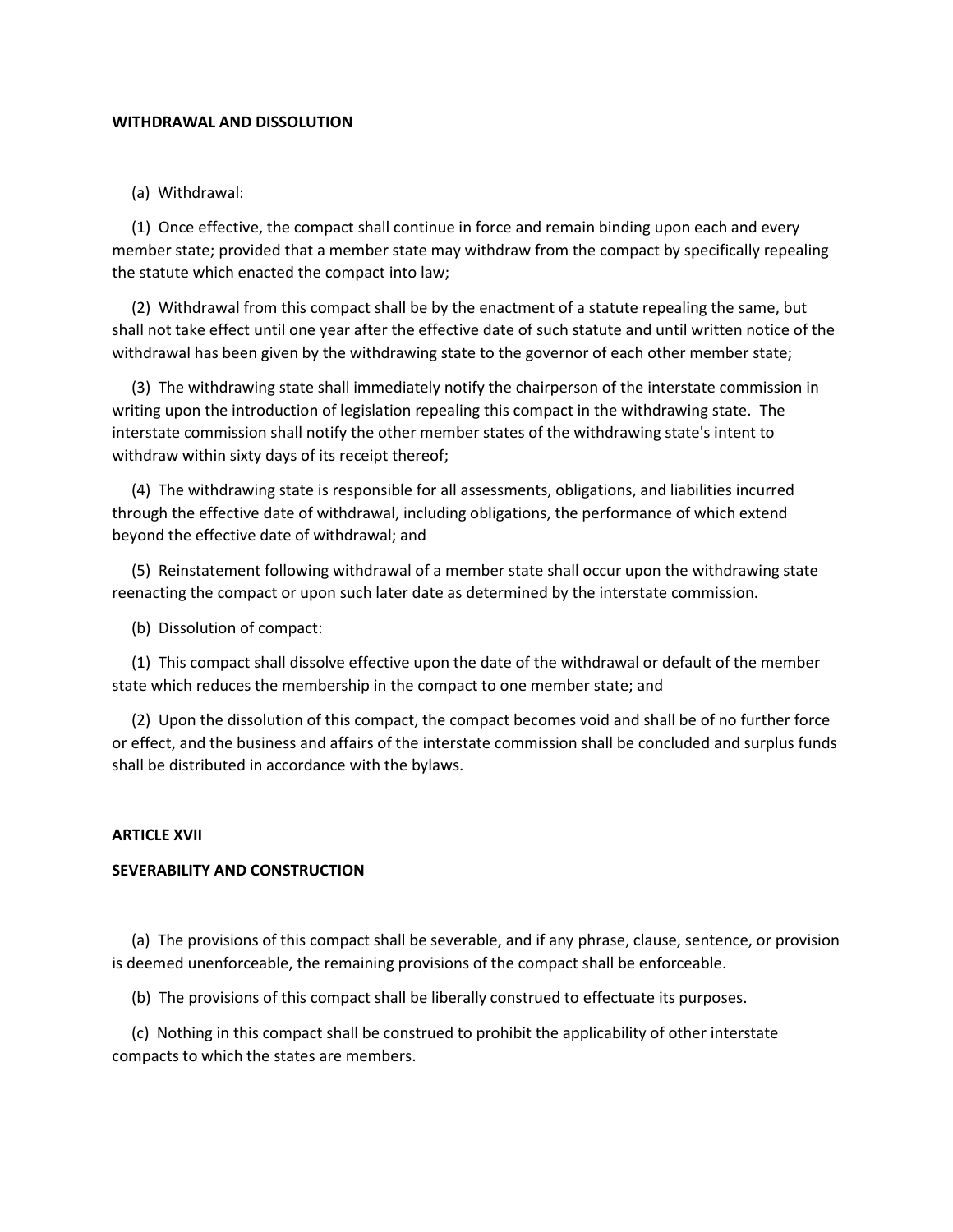## **ARTICLE XVIII**

#### **BINDING EFFECT OF COMPACT AND OTHER LAWS**

(a) Other laws:

 (1) Nothing herein prevents the enforcement of any other law of a member state that is not inconsistent with this compact; and

 (2) All member states' laws conflicting with this compact shall be superseded to the extent of the conflict.

(b) Binding effect of the compact:

 (1) All lawful actions of the interstate commission, including all rules and bylaws promulgated by the interstate commission, shall be binding upon the member states;

 (2) All agreements between the interstate commission and the member states shall be binding in accordance with their terms; and

 (3) If any provision of this compact exceeds the constitutional limits imposed on the legislature of any member state, such provision shall be ineffective to the extent of the conflict with the constitutional provision in question in that member state. [L 2009, c 152, pt of §1; am L 2011, c 82, pt of §1]

**[§311D-2] State council.** There is established within the board of education for administrative purposes the state council on educational opportunity for military children. The board of education shall establish the state council, as required by article VIII of the compact. The membership of the state council shall include, at a minimum:

(1) The superintendent of education or the superintendent's designee;

 (2) The complex area superintendents of the administrative districts that contain the Leilehua, Radford/Moanalua, and Kalaheo school complexes;

(3) A complex area superintendent from the Leeward district;

(4) The military liaison from the department of education;

(5) A uniformed military representative from the United States Pacific Command;

 (6) One installation-level uniformed military representative from each branch of service of the Air Force, Army, Marine Corps, Navy, and Coast Guard;

(7) The governor or the governor's designee;

(8) The chairperson of the senate education committee or the chairperson's designee;

(9) The chairperson of the house education committee or the chairperson's designee; and

(10) Other offices and stakeholder groups the state council deems necessary.